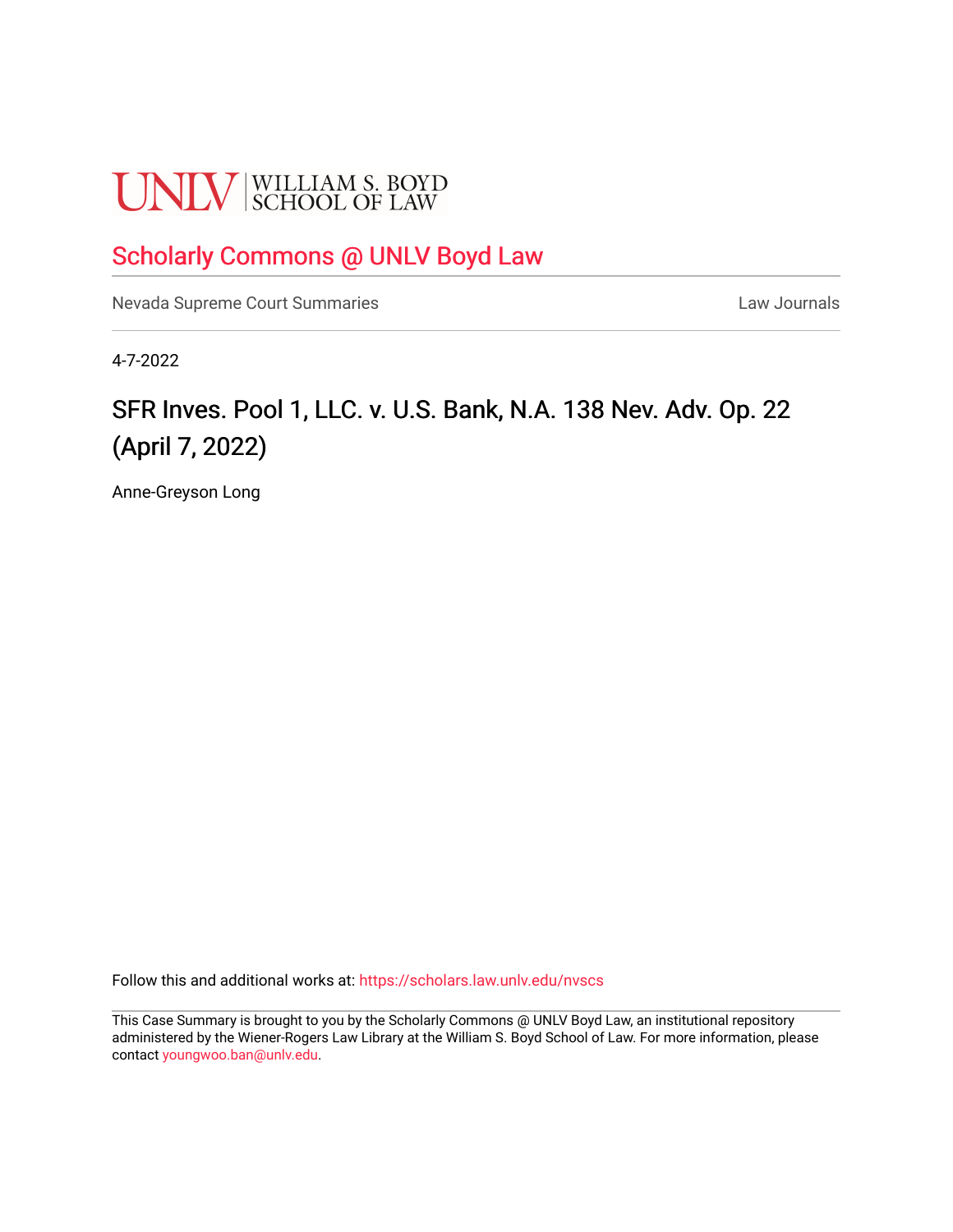*SFR Inves. Pool 1, LLC. v. U.S. Bank, N.A.* 138 Nev. Adv. Op. 22 (April 7, 2022) 1

#### **Notice of Default: NRS 106.240 10-year time frame**

#### **Summary**

The specific question presented in this case is what effect a notice of rescission has on NRS 106.240's ten-year time frame when it is recorded after a notice of default. A notice of rescission rescinds a previous notice of default. The notice of rescission effectively cancelled the acceleration triggered by the notice of default such that the ten-year time period is reset.

#### **Opinion**

Thousands of Nevada homeowners defaulted on their loans following the financial crisis of the 2000s. Subsequently the lenders of these homes recorded notices of default which resulted in accelerated balances making the loan "wholly due" for purposes of NRS 106.240. <sup>2</sup> Roughly ten years after the notices of default were recorded and the loans have remained unpaid, disputes arose between property owners and lenders over whether NRS 106.240 eliminates the deeds of trust securing those loans such that the lenders no longer have any security interest in the properties. The Court here answers the question of what effect a notice of rescission has on NRS 106.240's time frame when it is recorded after a notice of default. The court previously answered this question in *Glass v. Select Portfolio Servicing, Inc*., reasoning that because a notice of rescission rescinds a previously recorded notice of default, the notice of rescission "effectively cancelled the acceleration" triggered by the notice of default, such that NRS 106.240s ten-year period was reset.<sup>3</sup> Consistent with *Glass*, this court again affirms the district court's judgment in this case. Here, the appellant seeks a rehearing, arguing that the court misapprehended material facts. The court disagreed and denied rehearing.

#### **Facts and Procedural History**

In 2005, Magnolia Gotera (nonparty) obtained a loan from Countrywide Home Loans (nonparty). Countrywide reserved the right to accelerate the unpaid balance should Gotera default on her loan. Gotera stopped making payments on the loan and homeowner's association (HOA) dues in 2007 resulting in Countrywide recording a notice of default.<sup>4</sup> Later the same year, Countrywide recorded a notice of rescission that stated that the notice of default was being rescinded. Gotera's loan was then assigned to U.S. Bank. In 2011, Countrywide's agent tendered

<sup>&</sup>lt;sup>1</sup> By Anne-Greyson Long.

<sup>2</sup> NEV. REV.STAT. 106.240.

<sup>&</sup>lt;sup>3</sup> See generally Glass v. Select Portfolio Servicing, Inc. No. 78325, 2020 WL 3604042 at \*1 (Nev. July 1, 2020) (Order of Affirmance).

<sup>&</sup>lt;sup>4</sup> This notice explained that Countrywide "has declared and hereby does declare all sums secured [by the deed of trust] immediately due and payable and has elected and does hereby elect to cause the trust property to be sold to satisfy the obligations secured thereby."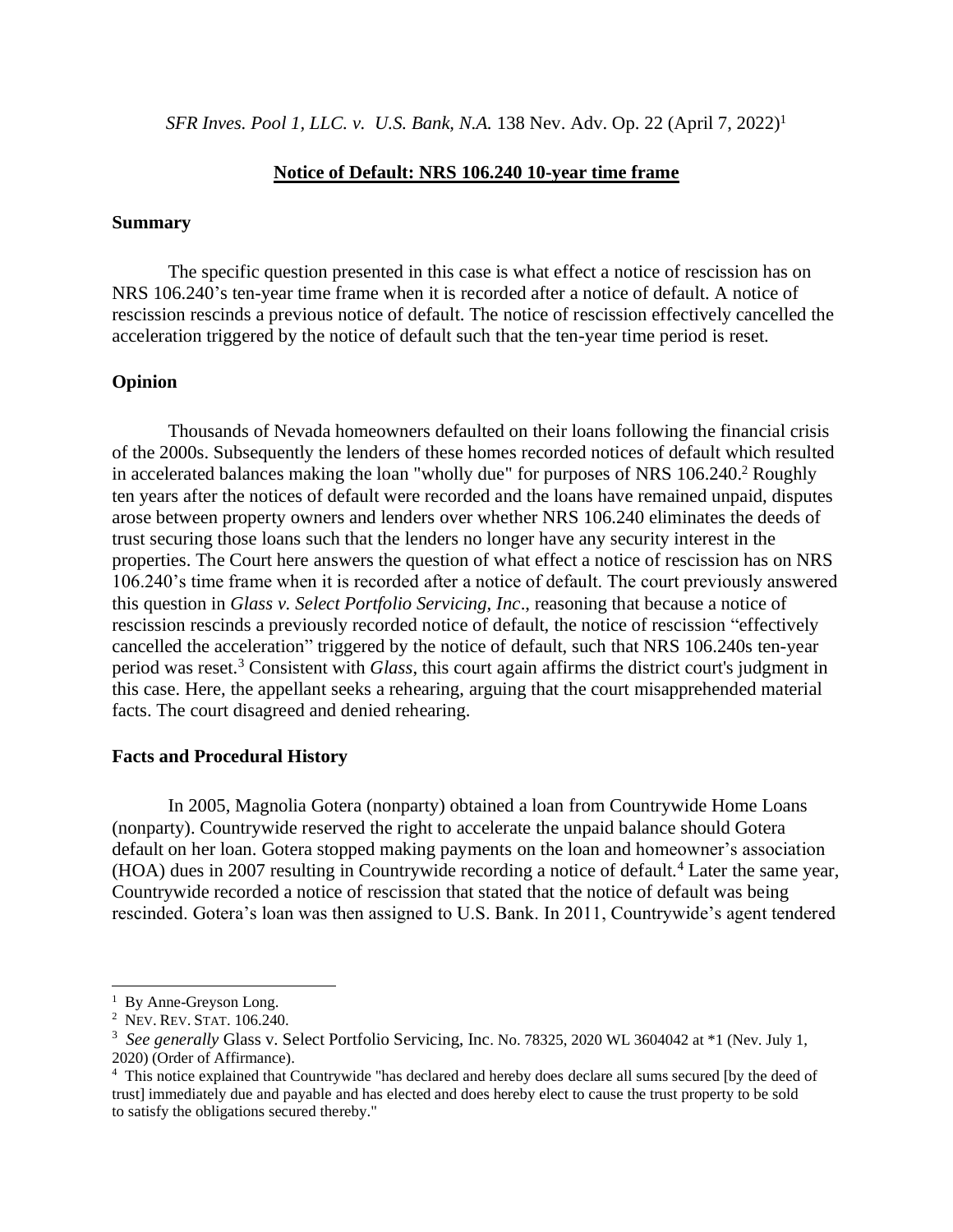the superpriority portion of the HOA's lien to the HOA agent, curing the superpriority default.<sup>5</sup> When the HOA's remaining balance was not paid, the HOA held a foreclosure sale in 2014. At the sale, appellant SFR Investments placed the winning bid of \$59,000. After the sale, the HOA agent filed the underlying interpleader action, asking the district court how the proceeds should be disbursed. SFR and the bank filed answers asserting claims against each other for quiet title, and disputed whether SFR owned the property free of the bank's deed of trust. The district court held a bench trial in 2020, at which evidence was introduced showing that Countrywide had made a superpriority tender. At the close of the bank's case in chief, SFR filed a motion for judgment on partial pleadings under NRCP 52(c). SFR argued that it was entitled as a matter of law to a judgment that the bank's deed of trust no longer encumbered the property based on NRS 106.240. The district court denied SFR's NRCP 52(c) motion and granted judgment for the bank, on grounds that the superpriority tender preserved the deed of trust and that SFR owned the property subject to the deed of trust. The district court rejected SFR's arguments regarding NRS 106.240 on alternative grounds. The district court reasoned that NRS 106.240's ten-year time frame was tolled by virtue of the bank asserting its claim for quiet title. The district court found that the statute does not apply in cases like this one because SFR was not personally liable and not in a borrower/lender context.

#### **Discussion**

Under NRAP  $40(C)(2)(B)$  the court will consider a petition for rehearing "[w]hen the court has overlooked, misapplied or failed to consider a statute, procedural rule, regulation or decision directly controlling a dispositive issue in the case."<sup>6</sup> SFR makes two arguments that this court misapprehended material facts in the record. One argument focuses on language in the notice of default, the other focuses on language in the notice of rescission. The court is not persuaded by either of SFR's arguments. The Court concluded in this case that the relied-upon language did not have the effect SFR proffers. Further, the Court concludes that the statement, "this rescission . . . shall be deemed to be only an election without prejudice not to cause a sale to be made pursuant to such [notice of default]" does not change the fact that the bank rescinded the notice of default. Nor is it self-evident from any of the remaining language that Countrywide was trying to rescind the document that accelerated the loan while also keeping the loan accelerated.

#### **Conclusion**

The Court denied the rehearing on the order affirming the district court's judgment in a quiet title action. At issue is what effect a notice of rescission has on NRS 106.240's ten-year time frame when it is recorded after a notice of default. The Court noted its previous unpublished opinion decision in *Glass v. Select Portfolio Servicing, Inc*. A notice of rescission rescinds a previous notice of default. The notice of rescission effectively canceled the acceleration triggered by the notice of default such that the ten-year period was reset. The appellant sought a rehearing

<sup>5</sup> *See generally* Bank of Am., N.A. v. SFR Invs. Pool 1, LLC, 134 Nev. 604, 605, 612-13, 427 P.3d 113, 116, 121 (2018) (holding that tendering the superpriority portion of an HOA's lien cures the default as to that portion of the HOA's lien by operation of law and that an ensuing HOA foreclosure sale does not extinguish a first deed of trust).  $6$  NRAP 40(C)(2)(B)